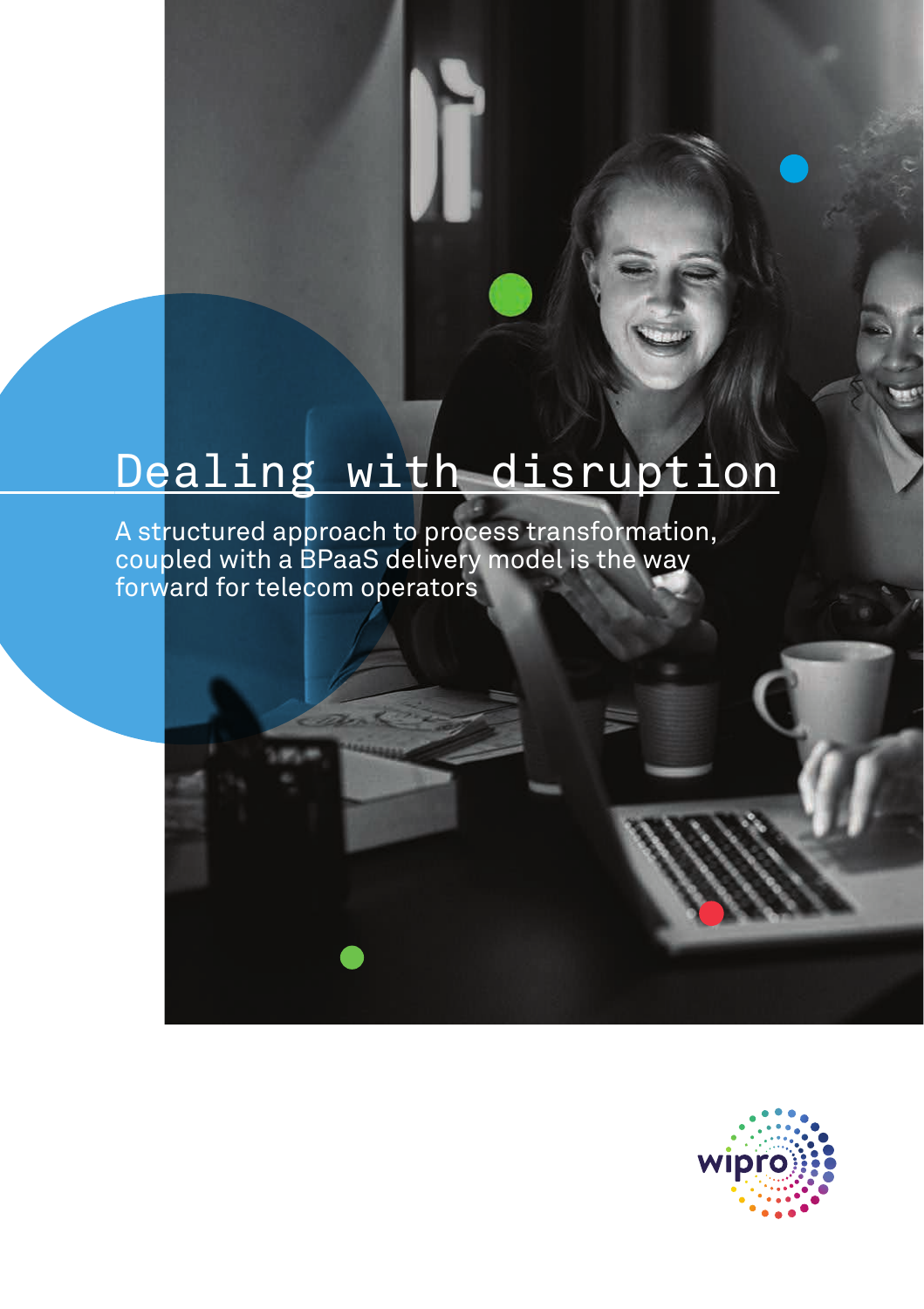unique, and together generate a revenue of 1.06 trillion USD. While the number of connections has grown at a rate of 4.7% YoY, the revenues have only increased by a marginal 2.18%. Further, the Average Revenue Per User (ARPU) has now come down to USD 10.25, which is a decline of 2.78% YoY. Needless to say, these are turbulent times in the telecom industry. On one hand, consumers' expectations of connectivity, speed, support, convenience and availability have increased drastically, calling for a much higher level quality of service. This means that operators are having to invest more in terms of infrastructure, IT, people, etc., to satisfy consumer demands. On the other hand, highly competitive markets and the emergence of Over-The-Top (OTT) vendors has caused severe dents in the voice and SMS revenues. Simply put, operators are pressurized to deliver more for fewer dollars. **According to the latest GSMA intelligence**<br>
connections globally, of which 4.8 billion are<br>
unique and testables senerate a revenue of 1.06 report, there are 7.7 billion mobile

Operators are rethinking their strategies, and seeking to overhaul many aspects of their business, with an expectation that they are able to improve efficiency, optimize costs, reduce cycle times, and enhance customer experience. However, this requires large scale IT transformation involving massive system integration as well as process re-engineering – both of which mean heavy CAPEX and long lead times. This in turn, adversely affects the ROI. It is interesting to note that recent studies show that only a small percentage of organizations who have deployed transformation initiatives have been able to achieve desired results. Furthermore, nearly half of the transformation projects are over-budget, and one-third of them are delivered behind schedule. This also means that a lot of these transformations become obsolete by the time of completion, due to the rapid pace at which the telecom industry is evolving.

# **Structured approach to operations transformation**

Apart from factors such as lengthy timelines, lack of agility, unclear goals, and high costs, one of the main factors leading to unsuccessful transformation projects is the lack of a structured and holistic approach for operations transformation. What operators need to adopt is an end-to-end transformation

approach that incorporates all upstream and downstream processes, to help them analyze and optimize all aspects of fulfillment, assurance and billing (FAB). Furthermore, operators need to work towards achieving defined outcomes and values, rather than focusing on technology implementation.

In order to arrive at a holistic approach to transformation, operators must look at four important levers – **simplification, automation, intelligence and immersive experience**. Together, these levers help operators approach transformation with macroscopic and microscopic views. The macroscopic view helps operators analyze their business challenges in the context of current economic landscape and identifies to address these challenges through refinement of processes and delivery approach. This refinement is further achieved by taking a microscopic view of the entire business value chain, and identifying ways for optimization and excellence.

### **Simplification**

Within the FAB framework, operators should first look at defining an approach for continuous improvement to ensure minimum expenditure for maximum results. With this, they can identify areas to improve process efficiency through standardization, eliminate non-value adding activities and automate interfaces to reduce handoffs. Lean, Six Sigma and other methods of continuous improvement can be used in customer service, billing, order management and other applicable shared services models. From a business process standpoint, an automated knowledge management solution can be put in place, which can help capture the as-is business process, design the to-be process, generate SOPs and project manage the entire transition. A leading UK based telecom operator was able to bring down customer complaints by 33%, and bring about savings of USD 298K per month with this approach.

**Operators are rethinking their strategies, and are seeking to overhaul many aspects of their business, with an expectation that they will be able to improve efficiency, optimize costs, reduce cycle times, and enhance customer experience.**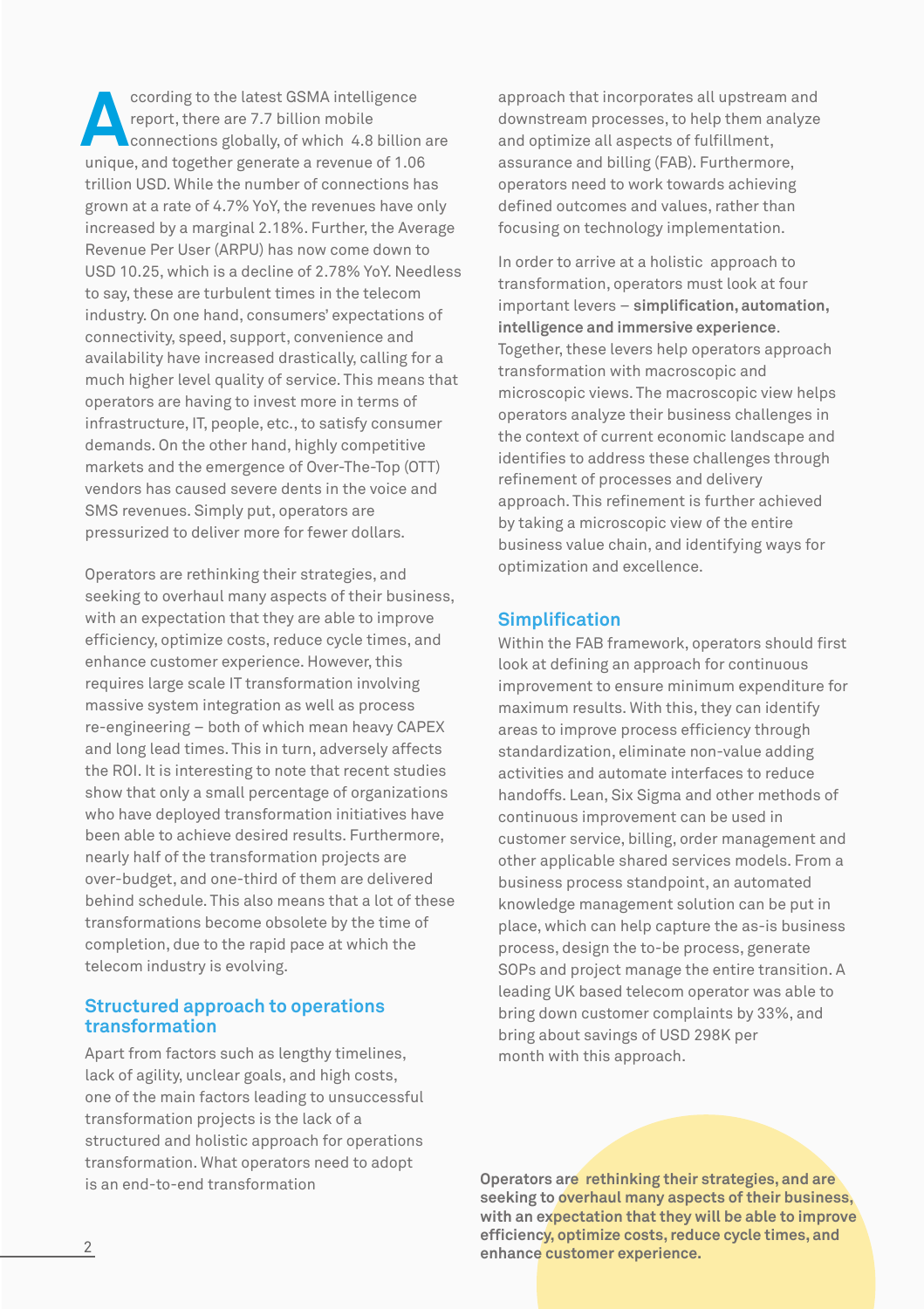# **Automation**

Operators must then focus on enhancing productivity and efficiency by eliminating routine tasks with standard workflows. In addition, BPM automation can be taken to the next level with the use of smart workflows driven by predictive analytics, which can be deployed across the entire FAB framework. With the use of cognitive automation that includes machine learning, NLP, heuristic algorithms, and semantic ontologies, operators can achieve up to 50% productivity improvement. A classic example of the use of intelligent automation is the reduction of O2A time from one to two days to one to two hours, which will eventually become instantaneous.

# **Intelligence** than eight months.

Telecom operators today have access to more data than search engine giants and social media platforms. However, despite sitting on a goldmine of data, only a miniscule percentage of it is used to derive intelligence. What is necessary is for operators to deploy systems that utilize the available information, and translate it into actionable insights that are both contextual and consumable. Analytics should be implanted on all processes to drive smarter, faster and more incisive decisions in enterprise-wide activities, enabling sharper, high-impact business decisions across customer acquisition, retention, support and fulfilment. With a solid analytics practice in place, a US based operator was able to reduce data management costs by 15% while maintaining on-time delivery at over 97% in less than six months.

### **Immersive experience**

Competition in the telecom arena is extremely tight, and technology is no longer the differentiator, and neither is the portfolio of services. In such a scenario, customer loyalty tops the list of priorities for almost all operators globally. To achieve this, operators must ensure positive immersive experience at all touchpoints with their customers. Immersive experience in the telecom context goes beyond customer experience. It is a mechanism to leverage data generated through multiple touch-points to understand customer preferences, buying patterns, sentiments, and feedback to identify opportunities and bridge current gaps between the operator's service

delivery approach and customers' growing expectations. In other words, operators must deploy tools that integrate with all existing systems to provide an omni-channel view of the customer to the support agent. This can help get a 360° understanding of the customer's profile, their past and present usage patterns, and also provide predictive analytics to quantify the impact of the event. This data then becomes a logical platform to look at the 'next best action' that will help elevate customer satisfaction levels tremendously. A leading UK based telecom operator focusing on immersive experience was able to bring down interaction costs by 18% and increase revenues

# **Embracing next-gen BPM solutions through BPaaS**

by 9%, with the right tools and practices in less

In the larger scheme of things, an innovative approach to process transformation is just one side of the story for a telecom operator. What will truly empower them with sufficient competitive advantage is a delivery model that complements the above mentioned approach to make them more cost agile, with low CAPEX, and optimized OPEX - which is basically Business Process as a Service (BPaaS). For a telecom operator, a BPaaS model provides pre-configured, flexible and scalable solutions allowing them to reduce spend on infrastructure by engaging in a pay-as-you-go model. Quick deployment, faster go-to-market and higher value realization are some of the inherent qualities of a BPaaS solution. This allows operators to stay future-proof in terms of technology, without having to spend heavily on infrastructure – in a way leveling the playing field when it comes to competing with highly agile app-based companies.

This combination of a structured approach to process transformation, coupled with a BPaaS delivery model is the way forward for telecom operators in challenging times. It not only helps them thrive in an age of digital disruption, but also unlocks long term business benefits by keeping them agile, and responsive to changing customer demands without heavy CAPEX.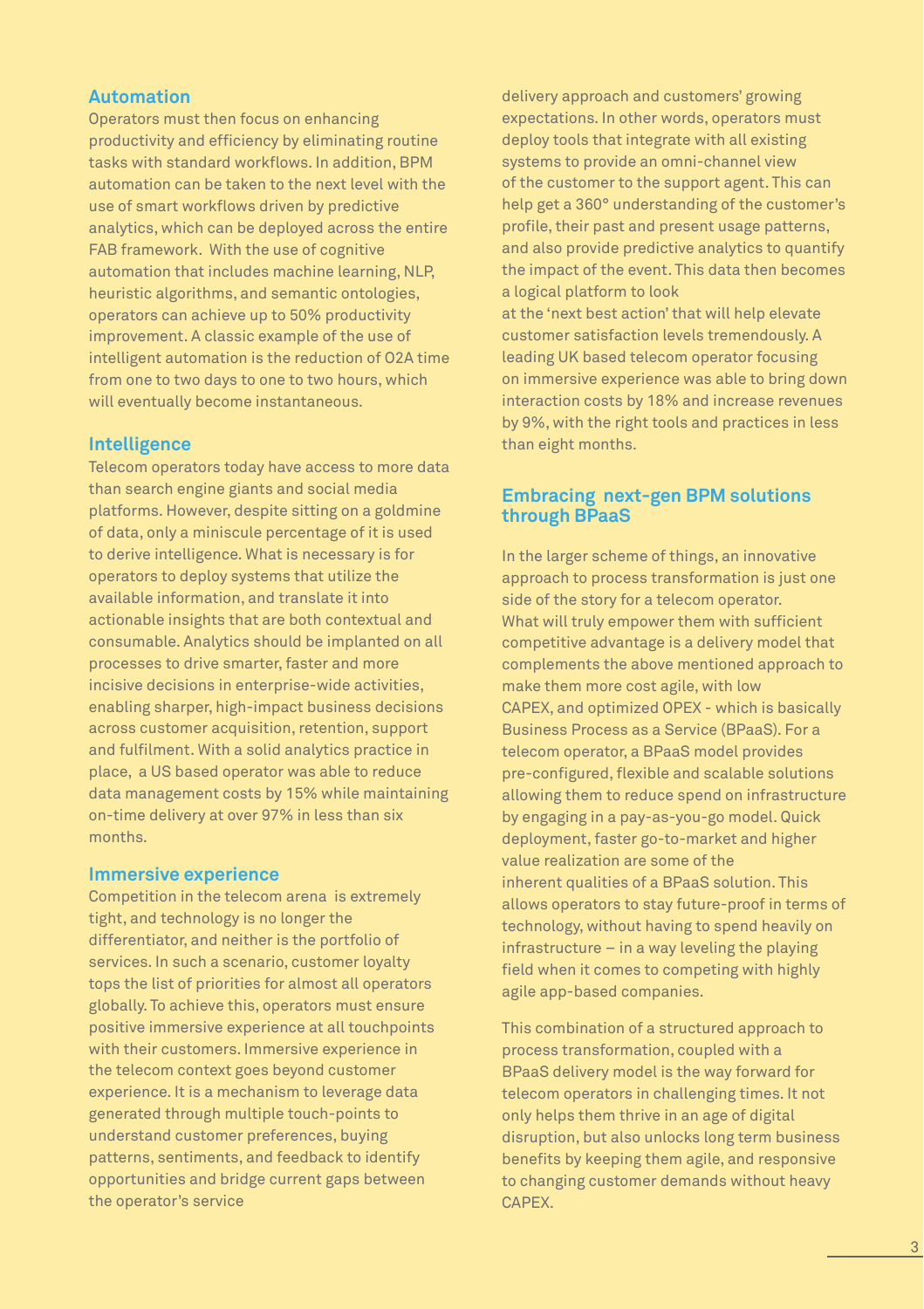

#### **Somit Kapoor**

# **Head - Enterprise Operations Transformation, Wipro Limited.**

Somit has two decades of experience in the BPO industry across service delivery, consulting and business development, he has been credited with successfully leading end-to-end operations for Wipro's top strategic accounts as well as conceptualizing and developing new age BPS platforms from scratch to strengthen a customer's experience. He is a graduate in Electronics and Communications and holds a management degree in marketing.

**Senior Manager - Global Media & Telecom and RPA Solutions, Enterprise Operations Transformation, Wipro Limited.**

Sanyog has over ten years of experience, spanning across strategic and operational consulting. He works with product development teams to leverage emerging technologies, and helps telecommunication and media institutions improve their performance, from strategy to operations. He is a graduate in Information technology and holds a master's degree in management.